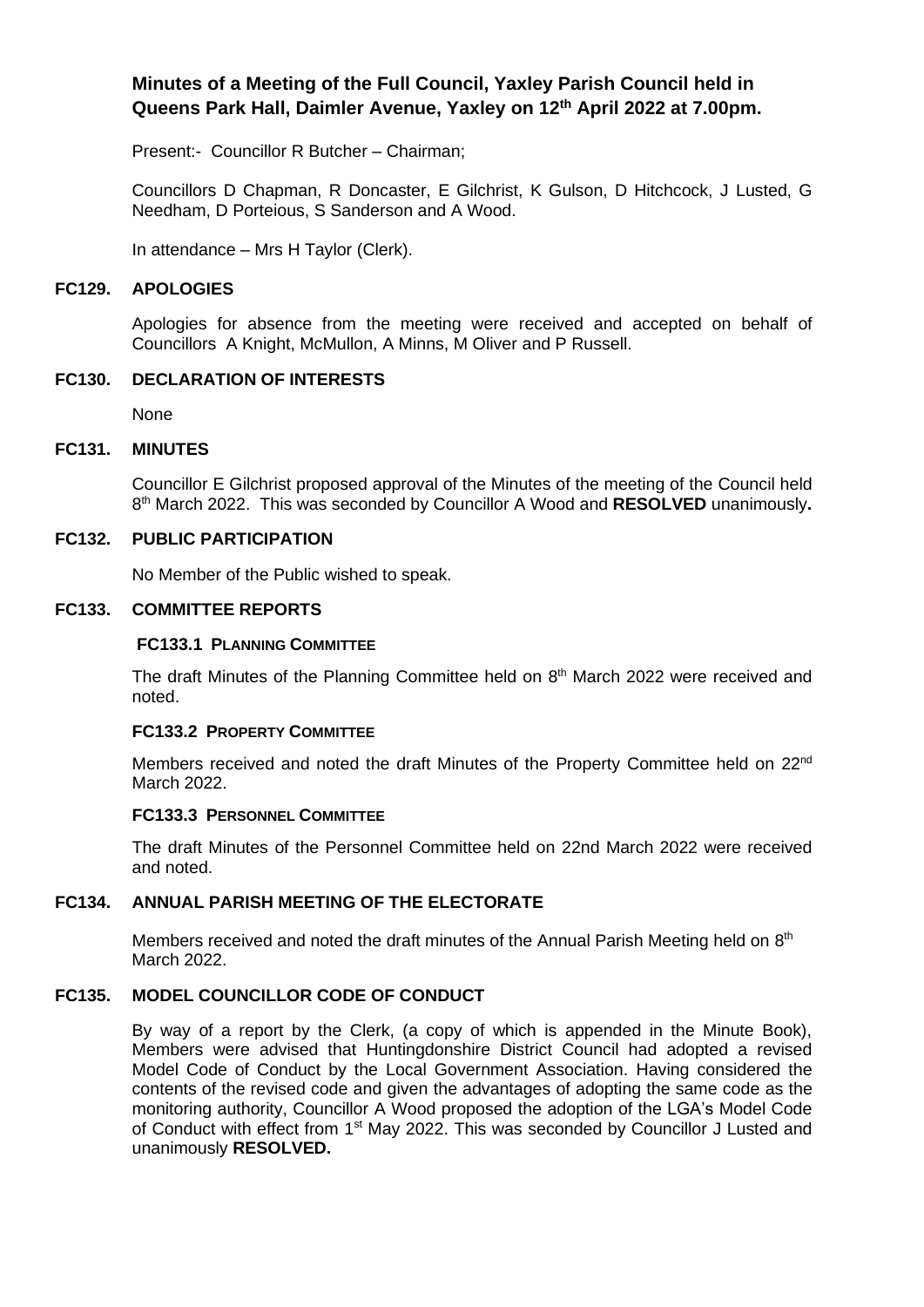## **FC136. RISK REGISTER**

With the assistance of a report by the Clerk (a copy of which is appended in the Minute Book) Members reviewed the Parish Council's Risk Register. Whereupon, it was proposed by Councillor K Gulson that Councillor D Chapman be authorised to sign the Register. This was seconded by Councillor J Lusted and **RESOLVED** unanimously.

### **FC137. POLICIES AND PROCEDURES**

Following a review by the Policy and Procedure Working Group, Councillor D Chapman proposed that the contents of a new Social Media Policy and the following updated documents be approved:

- Publication Scheme;
- Tree Management Policy;
- Personnel Committee Terms of Reference;
- Planning Committee Terms of Reference;
- Community Facilities Committee Terms of Reference; and
- Property Committee Terms of Reference.

This was seconded by Councillor R Doncaster and unanimously **RESOLVED.**

### **FC138. BUDGET V ACTUAL**

Members received and noted a budget monitoring report (a copy of which is appended in the Minute Book) showing the position of the budget as at  $31<sup>st</sup>$  March 2022 compared to that agreed. At the same time, consideration was given to a small grants application for £250 towards the Library's Summer Reading Challenge. Whereupon, it was proposed by Councillor R Doncaster, seconded by Councillor D Hitchcock and unanimously RESOLVED that the application from the library be approved to be funded from the Section 137 Budget.

## **FC139. BANK RECONCILIATION STATEMENT**

Councillors received and noted the contents of the Bank Reconciliation Statement as at 31<sup>st</sup> March 2022 (copies of which are appended in the Minute Book).

## **FC140. ORDERS FOR PAYMENT**

The schedule of payments made since the previous Full Council meeting, which included details of the purchase ledger cheques requiring payment, (copies of which is appended in the Minute Book) was proposed by Councillor D Porteious, seconded by Councillor J Lusted and **RESOLVED** unanimous vote to be paid.

### **FC141. REPORTS FROM REPRESENTATIVES**

Councillor K Gulson reported on the use of the Community Fridge which continued to grow with over 60 bags being handed out every Wednesday and Friday. The Fridge had also assisted other community groups including Mary's Child at Farcet and Peterborough Homeless helpers.

Members raised the problem of cars parking inconsiderately around the village, particularly on or near to junctions. The Clerk suggested that any issues be reported to her so that she could compile a list to be sent to the Local Highways Officer at Cambridgeshire County Council.